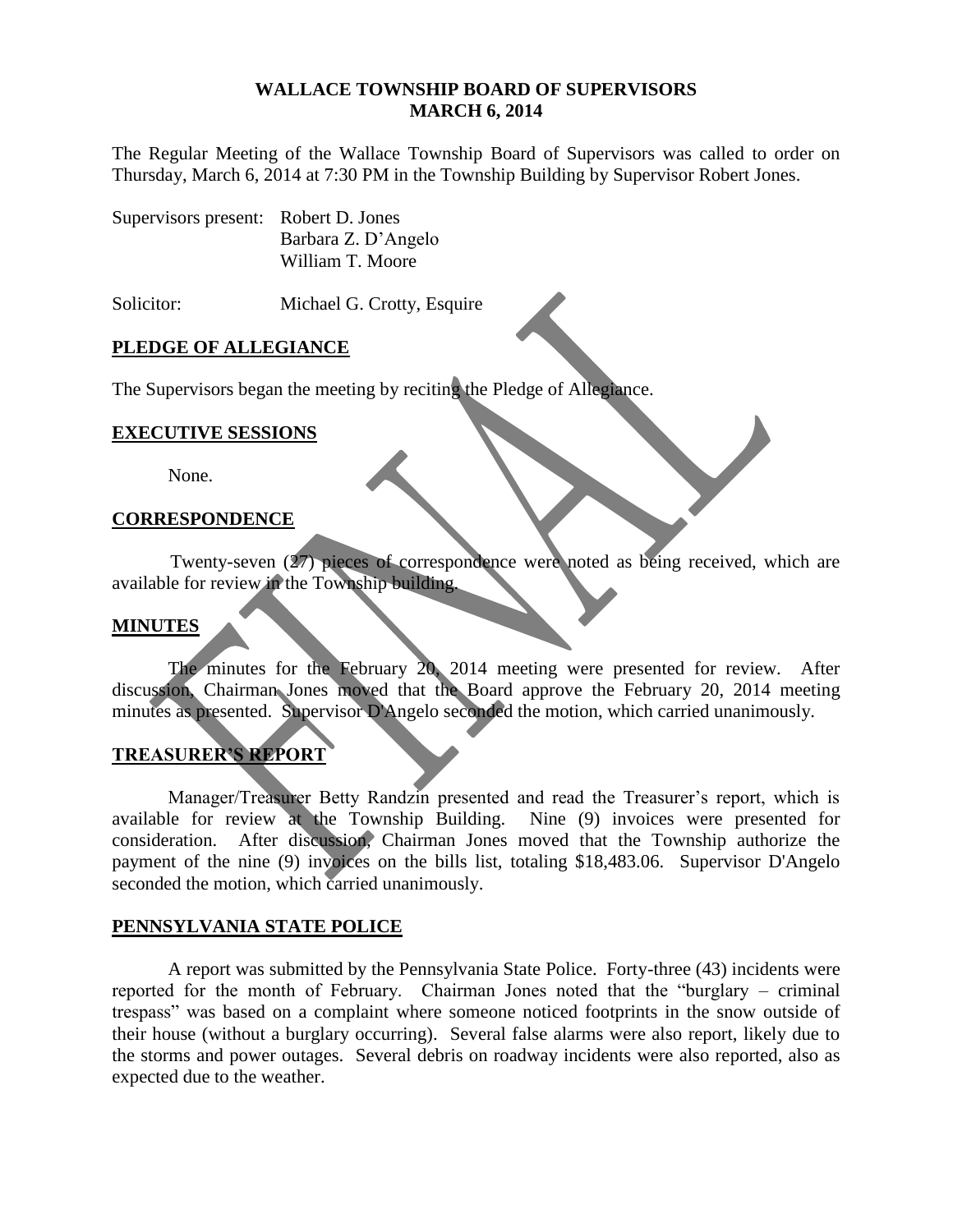## **WESTWOOD AMBULANCE**

John Sly of the Westwood Ambulance Company was present to provide its report. It responded to 120 calls since January, 8 being in Wallace Township (out of 14 total calls in the Township). Mr. Sly also presented the 2013 Year End Report. Westwood responded to sixty (60) calls in the Township in 2013, with an average time from call to being on the road of one (1) minute and an average time on the scene of fifteen (15) minutes. Supervisor D'Angelo noted that, in her personal experience, their response was very quick and that they coordinated with the fire company's quick response unit. Mr. Sly also noted that Westwood is hosting its annual volunteer appreciation dinner on March 29<sup>th</sup> and that it is in the midst of its 2014 fund drive.

## **GLEN MOORE FIRE COMPANY**

No report. Chief Seese was unavailable due to a conflict with a meeting with the County.

**EMC**

No report.

# **DARC**

No report.

# **PARK AND RECREATION COMMISSION**

Mark Bainbridge was present on behalf of the Park and Rec Commission, which had not met since the last Township meeting. He had no report.

# **TOWNSHIP ARCHIVIST**

A written report was submitted by the Archivist, John Miller. The Pennsylvania Historical Society conducted a review of the Township's historic archives as part of its Hidden Collections Initiative. The Township's collection received a glowing report and a formal written report would be issued within 3 months. The report from Mr. Miller also notes that the Conservation Center for Art and Historic Artifacts is offering a program and matching grant designed to aid in preserving historic collections. Mr. Miller indicates in his report that he will obtain additional information on the program. Lastly, Supervisor Moore indicated that he and Sandy Brennan are nearly complete with compiling the list and dates of service of all of the past Township Supervisors.

# **HISTORICAL COMMISSION**

No report.

## **TRAILS PRESERVATION BOARD**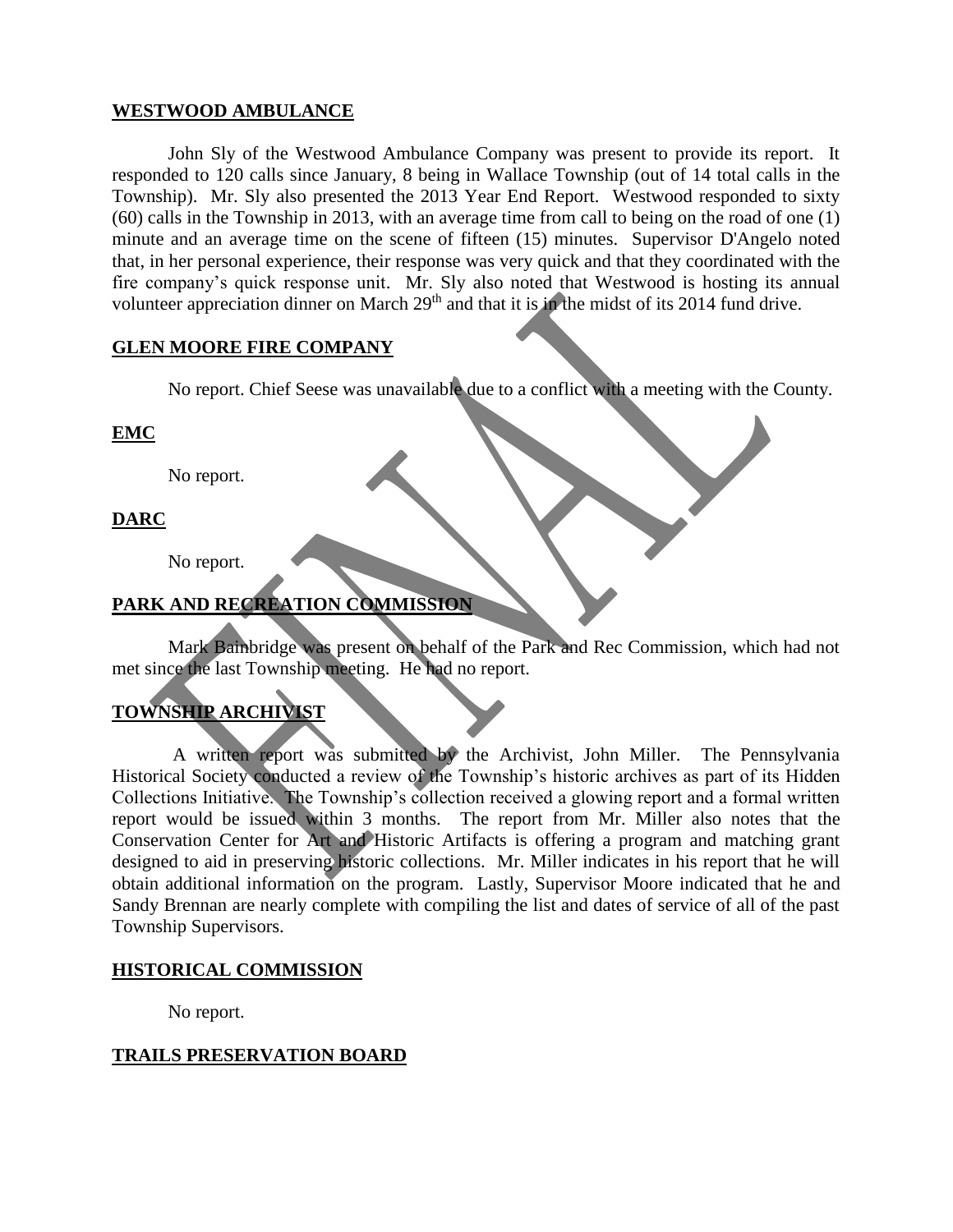No report. Chairman Jones, however, noted that the Township received a recommendation from the Board for the appointment of Dan Wagner. After discussion, Chairman Jones moved that the Township appoint Dan Wagner to the longest running term on the Trails Board (confirmed to be the position with the term ending December 31, 2018). Supervisor D'Angelo seconded the motion, which carried unanimously.

# **EAC**

No report.

# **AUTHORITY**

No report. The Authority will next meet on March 11, 2014.

# **GLENMOORE VILLAGE ENHANCEMENT COMMITTEE**

No report. Chairman Jones noted that the Committee recently had a meeting, at which it discussed the planning process for various potential projects in the Village and strategies to involve the public.

# **OLD BUSINESS**

- a. VPP Grant Comprehensive Plan: Planning is continuing before the Planning Commission.
- b. Township Building Security/Alarm Quotes: This matter was tabled until the Board's next morning meeting.
- c. Township Maintenance Building Roof and Front: The lights on the maintenance building have been fully installed, providing full cut-off lighting. Supervisor Moore also requested that the Township move forward with preparing specifications for the roof and other repairs to the maintenance building. After discussion, Supervisor Moore moved that the Township authorize the Township Engineer to prepare a bid package for the work for the Board's consideration. Supervisor D'Angelo seconded the motion, which carried unanimously.

## **NEW BUSINESS**

a. 2014-2015 Salt Contract: Manager/Treasurer Randzin noted that the deadline for submitting an application to participate in the COSTARS road salt program is approaching. She provided a chart to detail the use and orders of salt over the past ten (10) years, which was discussed by the Board. After consideration, Chairman Jones moved that the Township approve the contract and application to participate in the program, with the Township to designate up to 400 tons of salt for the 2014-2015 winter season. Supervisor D'Angelo seconded the motion, which carried unanimously.